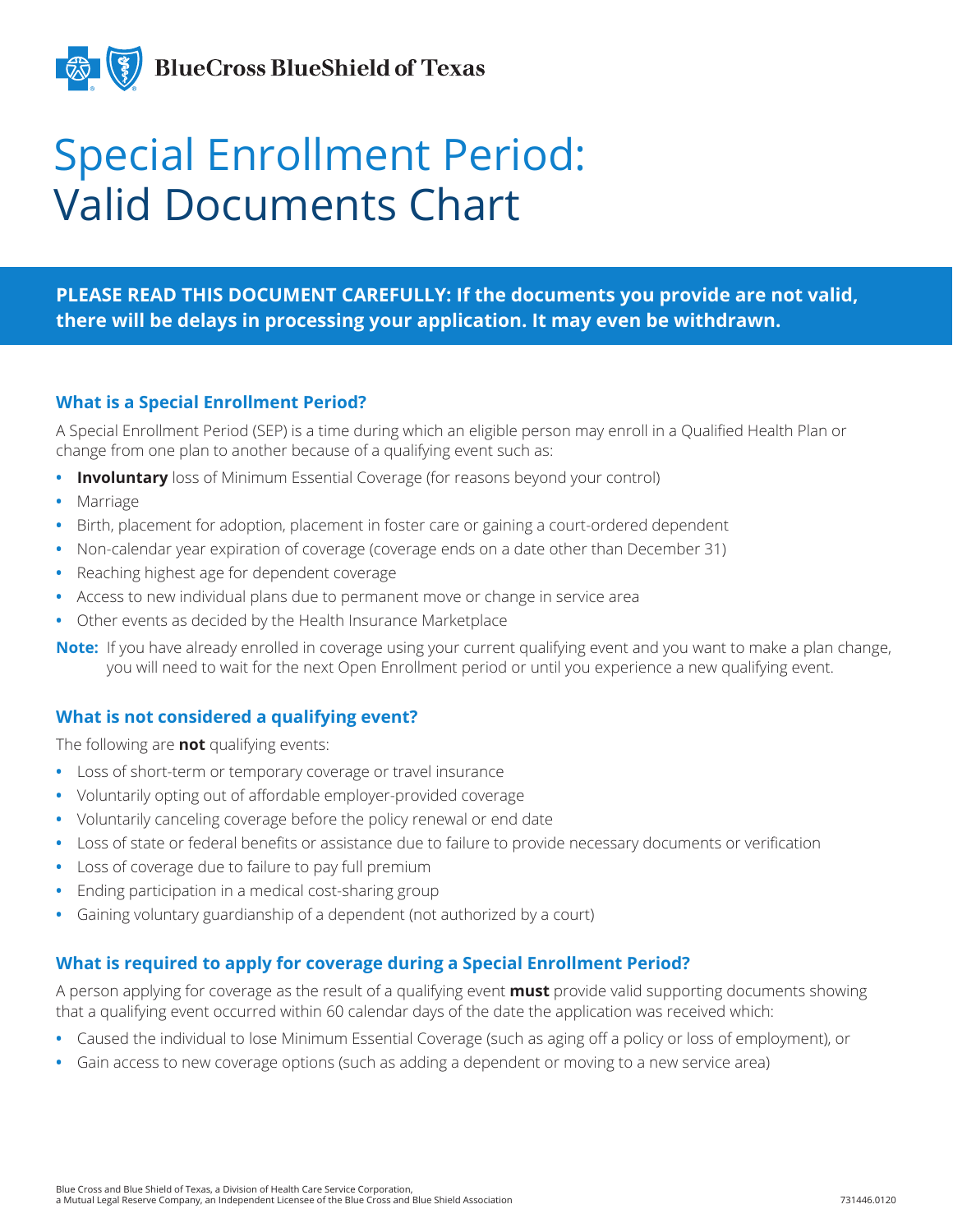## **How do I know if the documents I have to support my qualifying event are valid?**

Documents to support the qualifying event must include the reason for loss of coverage or the reason for gaining access to new coverage options and the last day of coverage or first day of access to new coverage options. Documents to prove Minimum Essential Coverage must include the last day of coverage or current paid to date of the policy.

Additionally, to be considered valid, supporting documents must:

- **•** Be from a legitimate source such as an insurer, employer, policy administrator or government agency. Some examples of valid documents are: 1. On letterhead or stationery, 2. Signed by an officer of a company or agency, 3. Printouts from an official website, or 4. From an official company/agency email account.
- **•** Be dated within 90 calendar days of the qualifying event date provided on the application.

## **How can I avoid delays in processing my application?**

To avoid delays in processing your application, please:

- **•** Include the E-Application number (found on your cover letter, if applicable) and primary applicant's full name on every document
- **•** Include **all** pages of the original document
- **•** Do not send pictures or screenshots of documents (documents that are not clear or readable will be rejected)
- **•** Ensure that documents provided show loss of Minimum Essential Coverage including the names of all individuals covered under your previous policy (do not send insurance ID cards as proof of Minimum Essential Coverage)

## **Refer to the chart below to find examples of documents that are needed to support your qualifying event.**

| 1a — I and/or my dependent(s) lost Minimum Essential Coverage for reasons beyond my control<br>(not including reasons like failure to pay my full premium or any disregard on my part for<br>the plan's rules). |           |                                                                                                           |
|-----------------------------------------------------------------------------------------------------------------------------------------------------------------------------------------------------------------|-----------|-----------------------------------------------------------------------------------------------------------|
| One document from this list:                                                                                                                                                                                    |           | This document:                                                                                            |
| Letter/email from insurer or employer with<br>reason for loss and last day of coverage                                                                                                                          | <b>OR</b> | Letter from applicant stating reason for loss of<br>$\bullet$<br>coverage and the last day of coverage    |
| • COBRA "Notice of Eligibility" letter that shows the<br>date of loss of employer coverage                                                                                                                      |           | <b>AND</b><br>One document from this list:                                                                |
| • COBRA "Termination of Coverage" letter that<br>shows the last day of coverage<br>State benefits continuation or discontinuation<br>notice                                                                     |           | Letter/email from insurer with last day of<br>coverage<br>Printout from a benefits administration website |
| <b>Note:</b> COBRA documents must be dated within 90<br>calendar days of the qualifying event date to be<br>considered valid                                                                                    |           | with last day of coverage<br>Certificate of Creditable Coverage with last day<br>$\bullet$<br>of coverage |

## **1b — Someone on the plan turned age 26.**

#### **One document from this list:**

- **•** Notification of reaching maximum age or termination of coverage letter/email from insurer with last day of coverage
- **•** Letter/email from insurer on letterhead with last day of coverage
- **•** Printout from a benefits administration website with last day of coverage
- **•** Certificate of Creditable Coverage with last day of coverage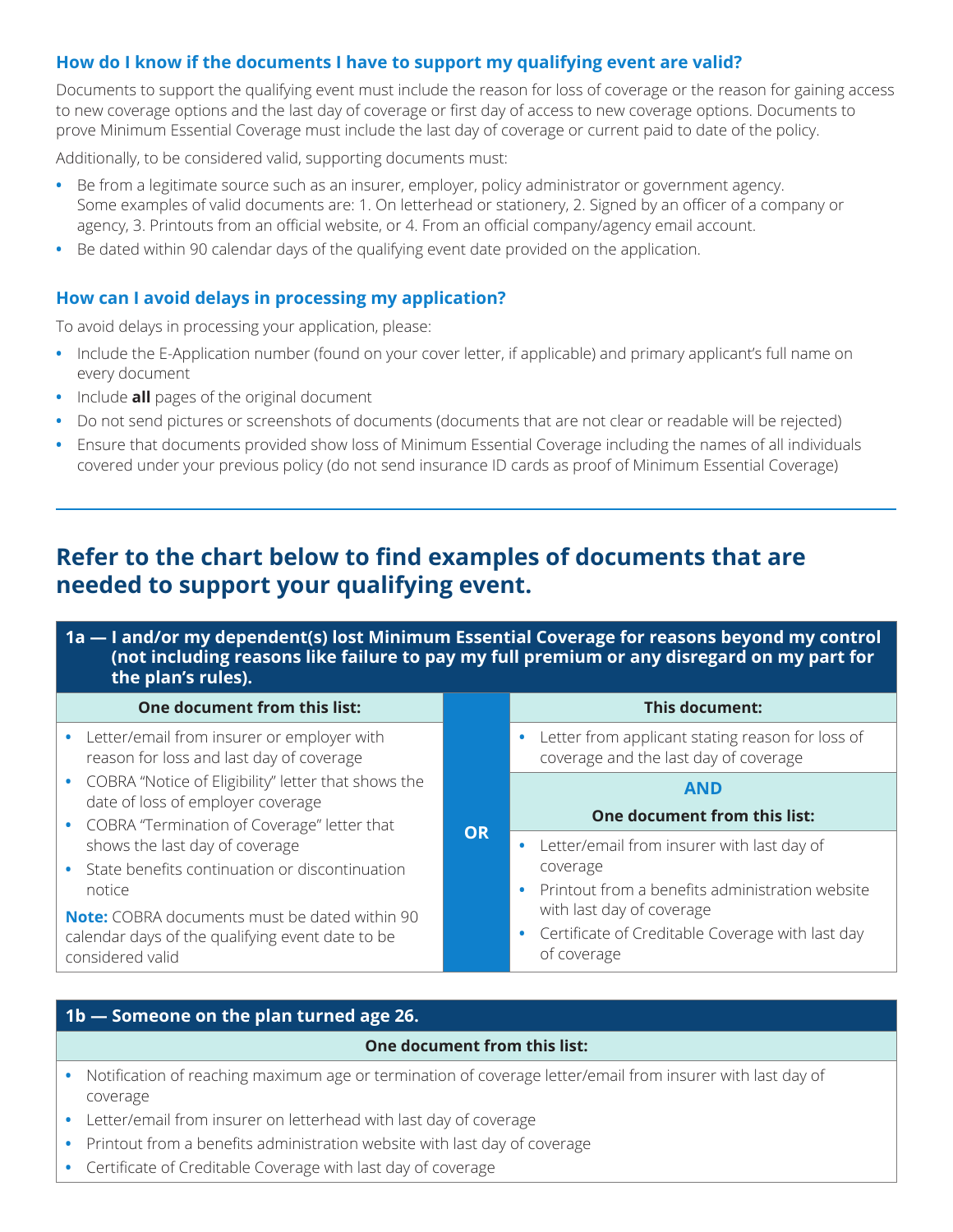## **1b — Someone on the plan was legally separated or divorced.**

#### **Note:** This qualifying event is available only to individuals who are losing coverage as the result of a legal separation or divorce.

|                                             | separacioni or anvorce:                                                                                                                                        |                                                                                                        |
|---------------------------------------------|----------------------------------------------------------------------------------------------------------------------------------------------------------------|--------------------------------------------------------------------------------------------------------|
|                                             | One document from this list:                                                                                                                                   | This document:                                                                                         |
|                                             | Court-issued legal separation document showing<br>loss of coverage (including date of separation,<br>Judge's signature or Court's stamp, and member's<br>name) | Letter from applicant stating reason for loss of<br>$\bullet$<br>coverage and the last day of coverage |
|                                             |                                                                                                                                                                | <b>AND</b>                                                                                             |
| Court-issued divorce decree showing loss of | One document from this list:                                                                                                                                   |                                                                                                        |
|                                             | <b>OR</b><br>coverage (including date of separation, Judge's<br>signature or Court's stamp, and member's name)                                                 | Letter/email from insurer with last day of<br>$\bullet$<br>coverage                                    |
|                                             |                                                                                                                                                                | Printout from a benefits administration website<br>with last day of coverage                           |
|                                             |                                                                                                                                                                | Certificate of Creditable Coverage with last day<br>of coverage                                        |
|                                             |                                                                                                                                                                |                                                                                                        |

## **1c — The policyholder died.**

**Note:** This qualifying event is available only to individuals who were covered as dependents of the policyholder at the time of death.

#### **One document from this list:**

- **•** Letter/email from insurer on letterhead with last day of coverage
- **•** Printout from a benefits administration website with last day of coverage
- **•** Certificate of Creditable Coverage with last day of coverage

#### **1d — I lost coverage because I lost my job, I lost hours, my employer stopped making payments, or my COBRA benefits ended.**

| One document from this list:                                                                                                                                                                                                                                          |    | One document from this list:                                                                                                                                                                                                                               |
|-----------------------------------------------------------------------------------------------------------------------------------------------------------------------------------------------------------------------------------------------------------------------|----|------------------------------------------------------------------------------------------------------------------------------------------------------------------------------------------------------------------------------------------------------------|
| • Letter/email from employer indicating<br>termination of employment, loss of employer<br>contributions, or reduction in hours and last day<br>of coverage<br>• COBRA "Notice of Eligibility" letter that shows the<br>last day of employer coverage/COBRA start date |    | Letter from applicant stating reason for loss of<br>coverage and last day of coverage<br>Pay stubs from the past 1-3 months (one that<br>shows a deduction for health coverage and<br>another which shows that the deduction ended in<br>the past 60 days) |
| • COBRA "Termination of Coverage" letter that<br>shows the last day of COBRA coverage                                                                                                                                                                                 | OR | AND<br>One document from this list:                                                                                                                                                                                                                        |
| <b>Note:</b> COBRA documents must be dated within 90<br>calendar days of the qualifying event date to be<br>considered valid                                                                                                                                          |    | Letter/email from insurer with last day of<br>coverage<br>Printout from a benefits administration website<br>with last day of coverage<br>Certificate of Creditable Coverage with last day                                                                 |
|                                                                                                                                                                                                                                                                       |    | of coverage                                                                                                                                                                                                                                                |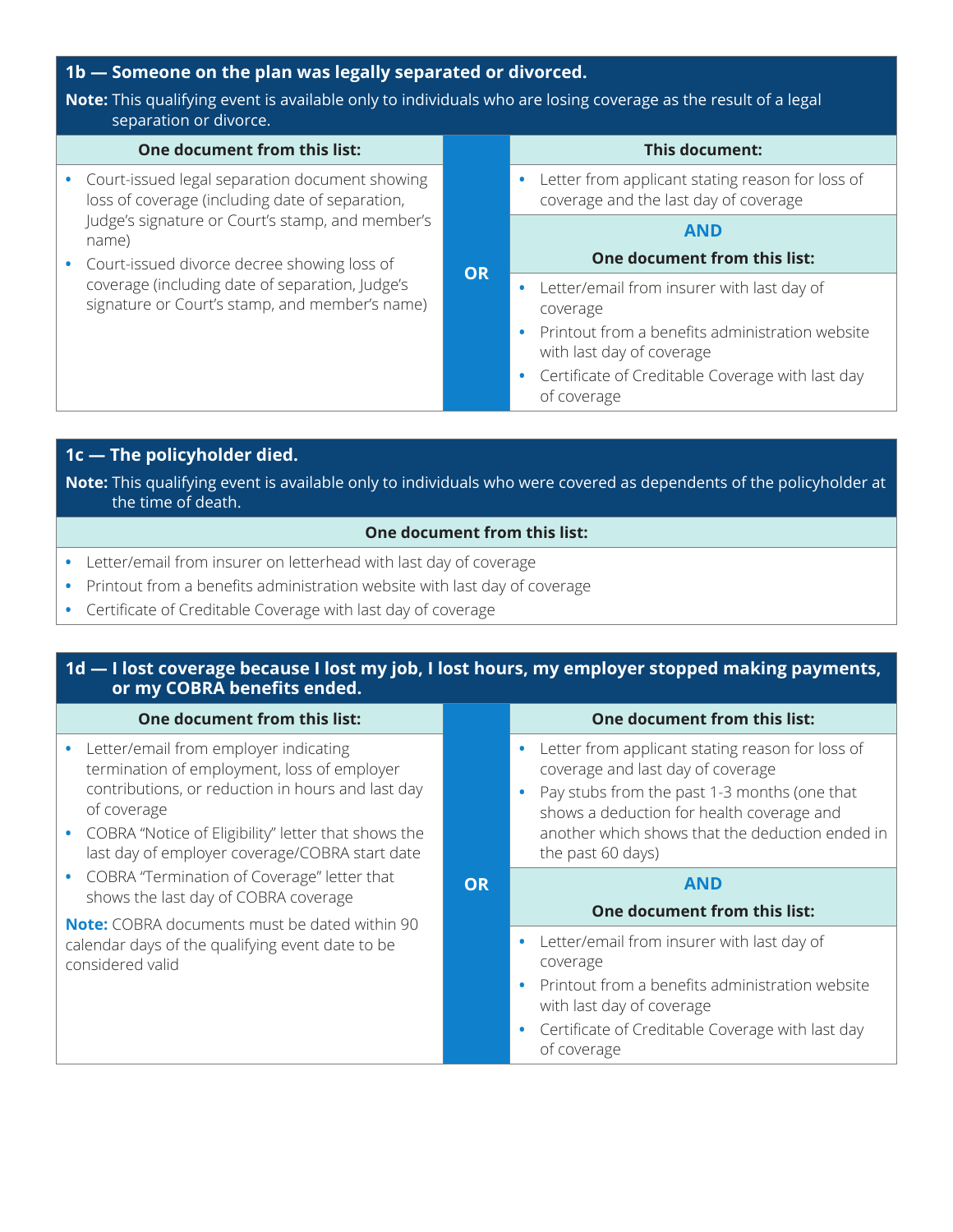| 1e - I moved away from my HMO plan's service area.                                                                                                                                                                                                                                                                                                                                                                                                                                                                                                                                                                                                                               |            |                                                                                                                                                                                                                                                                                                                                                                                                                                                                  |
|----------------------------------------------------------------------------------------------------------------------------------------------------------------------------------------------------------------------------------------------------------------------------------------------------------------------------------------------------------------------------------------------------------------------------------------------------------------------------------------------------------------------------------------------------------------------------------------------------------------------------------------------------------------------------------|------------|------------------------------------------------------------------------------------------------------------------------------------------------------------------------------------------------------------------------------------------------------------------------------------------------------------------------------------------------------------------------------------------------------------------------------------------------------------------|
| One document from this list:                                                                                                                                                                                                                                                                                                                                                                                                                                                                                                                                                                                                                                                     |            | One document from this list:                                                                                                                                                                                                                                                                                                                                                                                                                                     |
| Driver's license or State ID showing new address,<br>$\bullet$<br>issued within 60 days of the qualifying event<br>• Utility bill (gas, electric, water, garbage etc.)<br>showing new address and start date of new<br>service within 60 days of the qualifying event<br>• Signed lease agreement or mortgage closing<br>documents showing new address and possession<br>date within 60 days of the qualifying event<br>• Vehicle registration showing new address and<br>effective date within 60 days of the qualifying<br>event<br>• USPS "Change of Address" confirmation showing<br>former and current address and effective date<br>within 60 days of the qualifying event | <b>AND</b> | Letter/email from insurer showing at least one<br>$\bullet$<br>day of Minimum Essential Coverage in the 60<br>days prior to the qualifying event<br>Printout from a benefits administration website<br>showing at least one day of Minimum Essential<br>Coverage in the 60 days prior to the qualifying<br>event<br>Certificate of Creditable Coverage showing at<br>least one day of Minimum Essential Coverage in<br>the 60 days prior to the qualifying event |
|                                                                                                                                                                                                                                                                                                                                                                                                                                                                                                                                                                                                                                                                                  |            |                                                                                                                                                                                                                                                                                                                                                                                                                                                                  |

## **1f — I have a claim that would meet or go over a lifetime limit on all benefits.**

#### **One document from this list:**

- **•** Letter/email from insurer with reason for loss of coverage and last day of coverage
- **•** Printout from a benefits administration website showing reason for loss of coverage and last day of coverage

## **1g — I lost coverage when my plan stopped covering people in my situation.**

#### **One document from this list:**

- **•** Letter/email from insurer with reason for loss of coverage and last day of coverage
- **•** Printout from a benefits administration website showing last day of coverage

## **1h — I moved out of the service area and lost my group HMO coverage, and there were no other options with the group.**

| One document from this list:                                                                                                                                                                                                                                                                                                                                                                                                                                                                                                                                                                                                                                          |            | One document from this list:                                                                                                                                                                                                                                                                                                                                                                                                                              |
|-----------------------------------------------------------------------------------------------------------------------------------------------------------------------------------------------------------------------------------------------------------------------------------------------------------------------------------------------------------------------------------------------------------------------------------------------------------------------------------------------------------------------------------------------------------------------------------------------------------------------------------------------------------------------|------------|-----------------------------------------------------------------------------------------------------------------------------------------------------------------------------------------------------------------------------------------------------------------------------------------------------------------------------------------------------------------------------------------------------------------------------------------------------------|
| • Driver's license or State ID showing new address,<br>issued within 60 days of the qualifying event<br>· Utility bill (gas, electric, water, garbage etc.)<br>showing new address and start date of new<br>service within 60 days of the qualifying event<br>• Signed lease agreement or mortgage closing<br>documents showing new address and possession<br>date within 60 days of the qualifying event<br>• Vehicle registration showing new address and<br>effective date within 60 days of the qualifying<br>event<br>• USPS "Change of Address" confirmation showing<br>former and current address and effective date<br>within 60 days of the qualifying event | <b>AND</b> | • Letter/email from insurer showing at least one<br>day of Minimum Essential Coverage in the 60<br>days prior to the qualifying event<br>• Printout from a benefits administration website<br>showing at least one day of Minimum Essential<br>Coverage in the 60 days prior to the qualifying<br>event<br>• Certificate of Creditable Coverage showing at<br>least one day of Minimum Essential Coverage in<br>the 60 days prior to the qualifying event |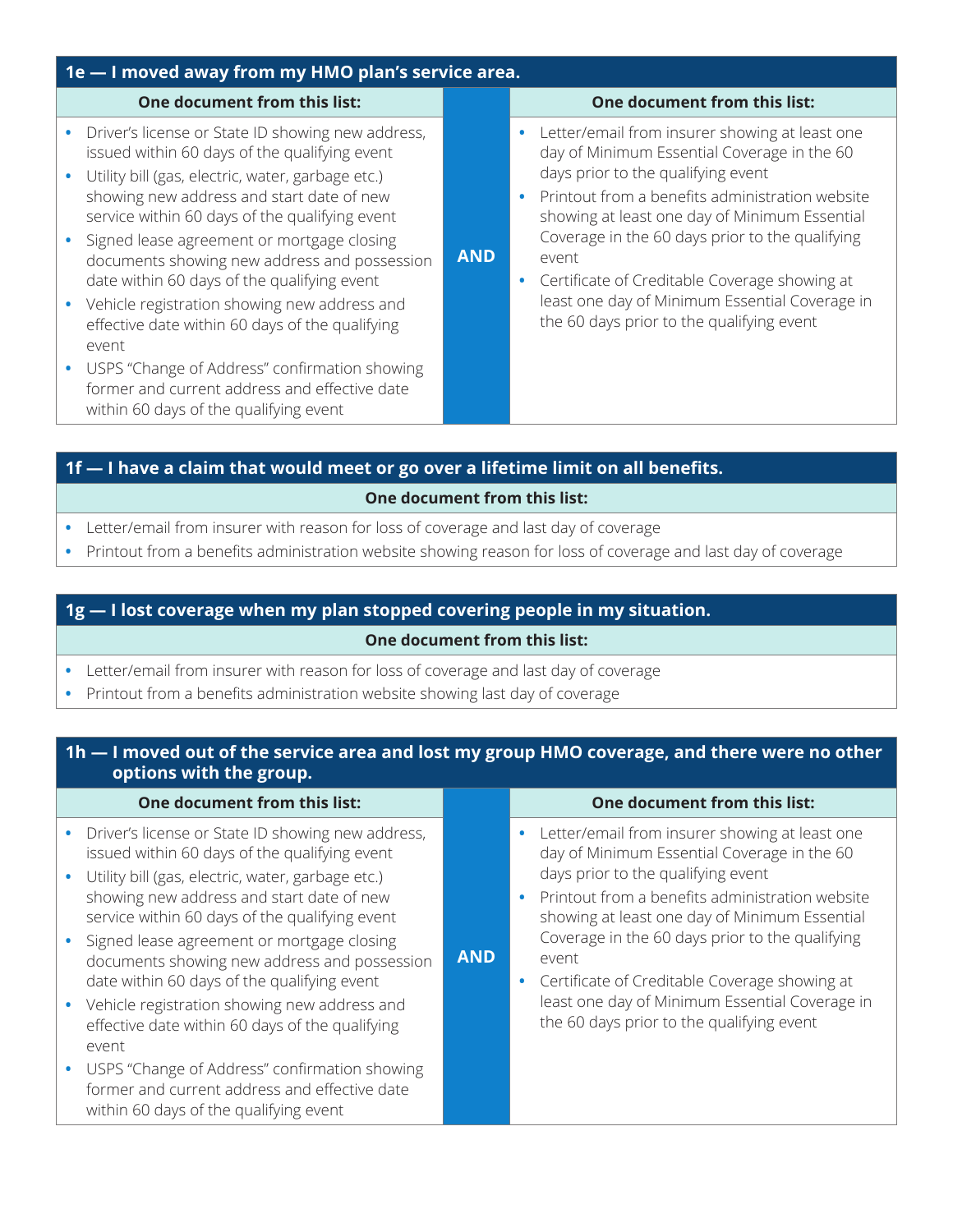| $2 - I$ got married.                                                                             |            |                                                                                                                                                                                                                                                                                                                                                                                                                                                     |  |
|--------------------------------------------------------------------------------------------------|------------|-----------------------------------------------------------------------------------------------------------------------------------------------------------------------------------------------------------------------------------------------------------------------------------------------------------------------------------------------------------------------------------------------------------------------------------------------------|--|
| One document from this list:                                                                     |            | One document from this list:                                                                                                                                                                                                                                                                                                                                                                                                                        |  |
| Marriage certificate<br>Domestic partner affidavit<br>Notarized affidavit of common law marriage | <b>AND</b> | Letter/email from insurer showing at least one<br>day of Minimum Essential Coverage in the 60<br>days prior to the qualifying event<br>Printout from a benefits administration website<br>showing at least one day of Minimum Essential<br>Coverage in the 60 days prior to the qualifying<br>event<br>Certificate of Creditable Coverage showing at<br>least one day of Minimum Essential Coverage in<br>the 60 days prior to the qualifying event |  |

#### **3 — I had a baby, adopted a child, had a child placed with me for adoption, took in a foster child, or was otherwise ordered to cover a dependent through a court order.**

**Note:** No supporting documents are needed to enroll a newborn in a policy so long as the child's date of birth is within 60 calendar days of the date the application was received.

#### **One document from this list:**

- **•** Court-issued Legal Guardianship documents (including the effective date, Judge's signature or Court's stamp, and dependent's name)
- **•** Court-issued documents showing responsibility for foster or placement for adoption or requiring health insurance coverage for a dependent (including the effective date, Judge's signature or Court's stamp, and dependent's name)
- **•** Dependency verification letter from an adoption agency
- **•** Court-issued documents showing evidence of Medical Guardianship (including the effective date, Judge's signature or Court's stamp, and dependent's name)
- **4 There was a mistake when I signed up for my last health plan, or I have shown proof that my previous health plan or issuer broke its contract with me.**

#### **This document:**

**•** Letter from Health Insurance Marketplace on official letterhead indicating you are eligible to apply for a new plan under a Special Enrollment Period and effective date

**5 — Someone on my plan had a change in income and doesn't qualify for the advance payment of premium tax credit or cost-sharing reductions, or my last non-Marketplace plan broke government rules.**

**Note:** Individuals who are still eligible for an advance premium tax credit (subsidy) cannot apply for a non-Marketplace plan using this qualifying event

#### **This document:**

**•** Letter from Health Insurance Marketplace on official letterhead indicating you lost eligibility for a subsidy and effective date